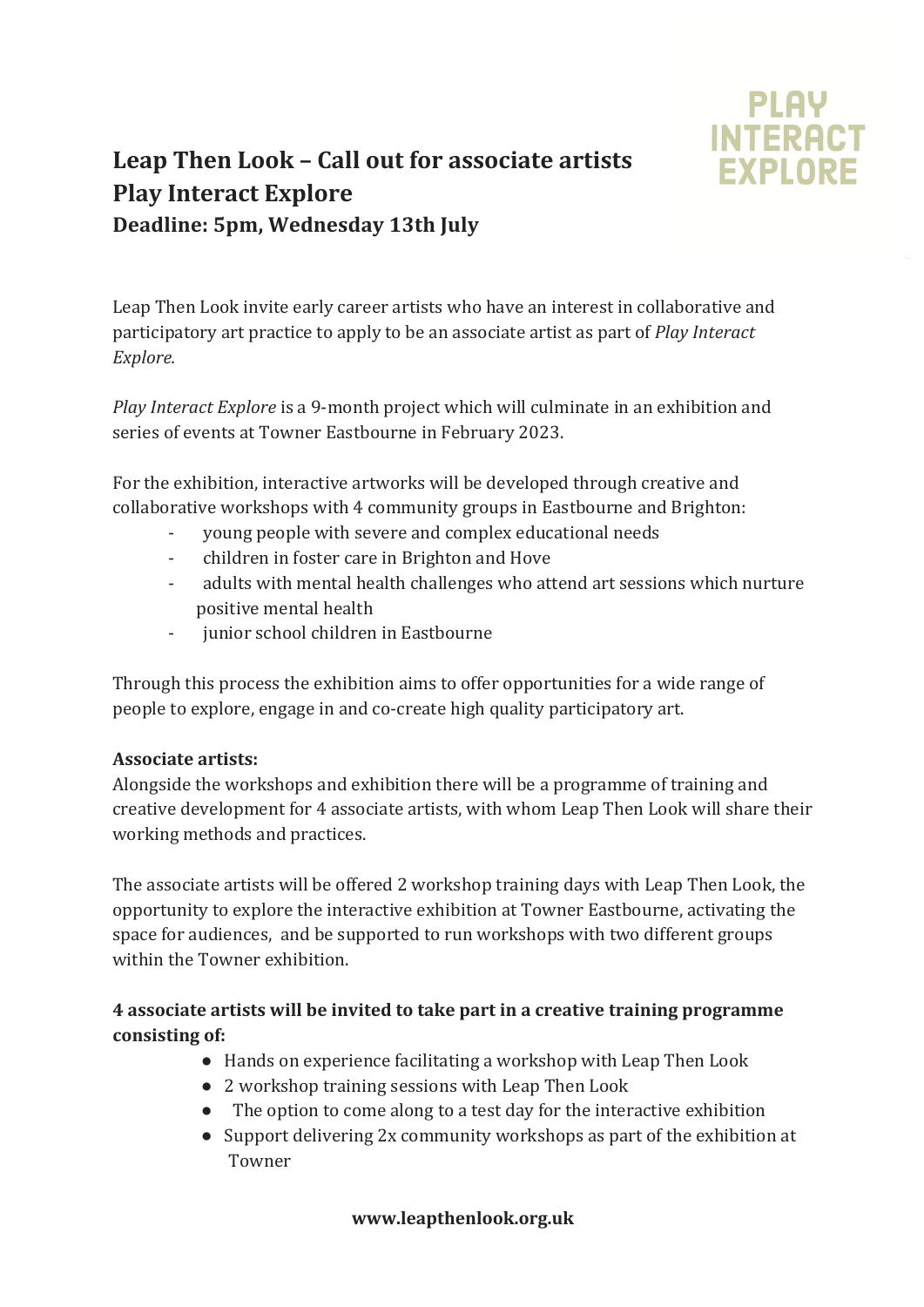• The opportunity to spend 4 days at the Towner Eastbourne exhibition to use the installation as a space for creative exchange responding to and activating the exhibition (to be decided through discussion and according to each associate artist's needs and availability).

### **Time commitment:**

- 1 day in September/October (date tbc) hands on training during initial workshops
- 1 day in November 2022 for a day of training with Leap Then Look (date tbc)
- 5 days in February 2023 (including 1 day CPD and 4 days activating exhibition/creating work) (dates tbc)
- Feb/March evaluation questionnaire/meeting (max 1 hour)

# **Total contact days: 7**

# **Applicants:**

Leap Then Look are committed to promoting a diverse and inclusive workplace where everyone can be themselves and succeed on merit. We strive to ensure that opportunities to work and develop with our organisation are open to all. We treat all applicants to our opportunities equally, regardless of age, disability, gender identity or gender expression, race, ethnicity, religion or belief, sex, sexual orientation or any other equality characteristic. We particularly encourage applications from individuals who have experienced barriers in the art world due to a protected characteristic/s outlined above and/or barriers arising from class and socio-economic status. We are also interested to hear from people who have lived experience relevant to the communities who will be participating in the project.

# **Each associate artist will receive:**

- $\overline{A}$  fee of  $\overline{E}900$
- DBS checks arranged by Towner Eastbourne

# **Selection criteria (please read before applying):**

We are looking for candidates whose art practice we feel intersects in meaningful, challenging and thought-provoking ways with our own.

The applicant will:

• Be a practicing artist (for the past 2-6 years)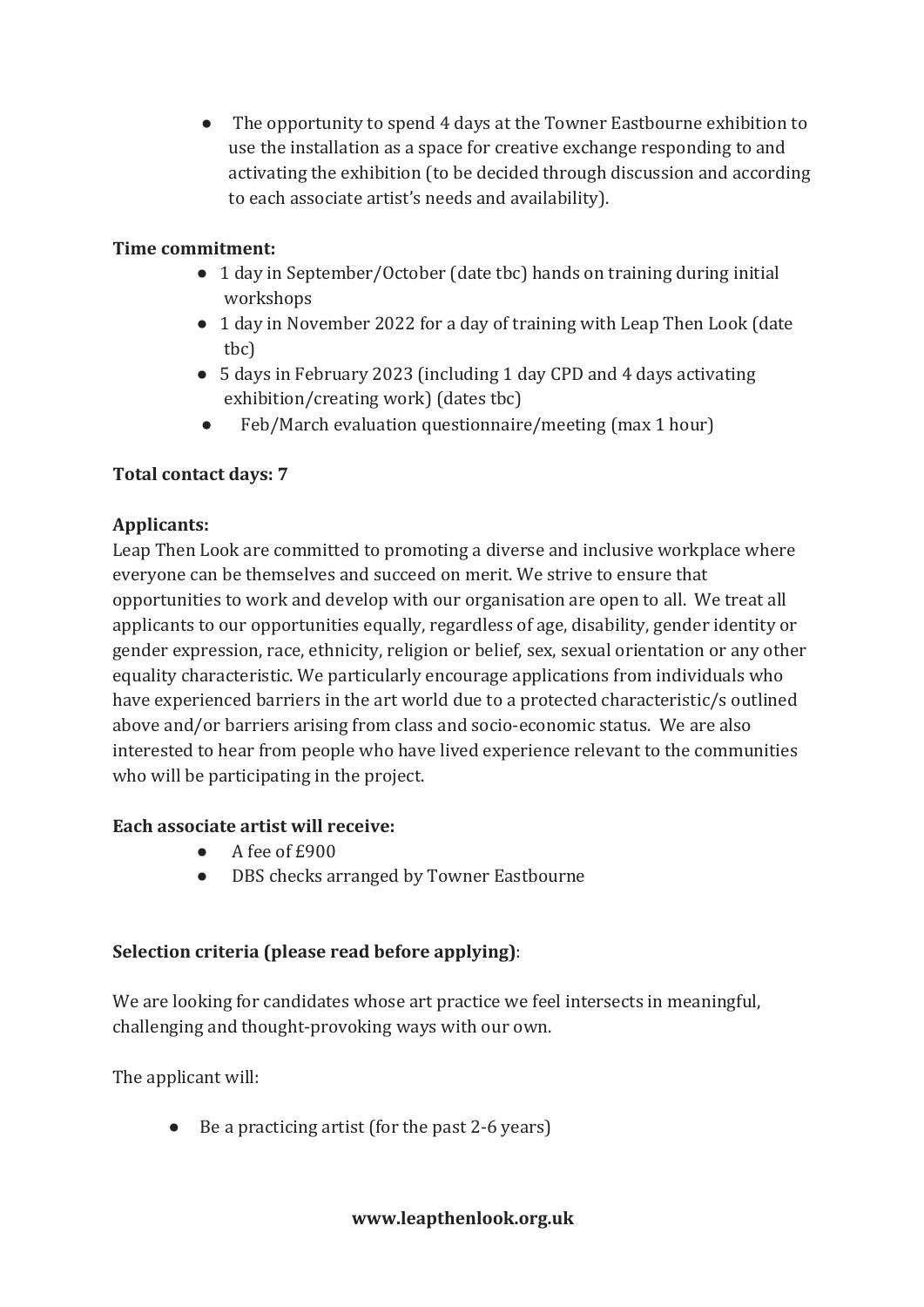- Work across artistic disciplines, and be engaged in contemporary art theory and practice in experimental and thoughtful ways
- Have a desire to work with/collaborate with other people to inform their own practice, or whose practice already involves working with other people or collaborating with others.
- Have an interest in running creative workshops with people from a range of backgrounds with a range of abilities
- Evidence of: self-guided practice and learning; in-depth knowledge of and engagement with interdisciplinary practice; and engagement in critical debate around contemporary art
- Demonstrate a desire to engage practically and thoughtfully with the work of Leap Then Look, and to identify ways in which our work and yours can connect, extend and inform one another in exciting ways.
- Able to travel to various locations in Eastbourne and Brighton.

The applicant need not:

● Have experience of facilitating creative workshops

# **How to Apply:**

Please email the following to Project Manager Laura Mousavi-Zadeh at laura@leapthenlook.org.uk by 5pm, Wednesday 13th July:

# ● **Documentation of your work:**

We encourage you to share your work with us in the way you feel will be most relevant. Please send any of the following:

- images of your work (max  $6$ , as one pdf, 3mb max)
- video of your work (no longer than 5mins, 3mb max or accessible online)
- 6 website links/link to work online (if relevant)
- or a combination of the above.

# *We will only have 5 mins to review videos.*

- A written statement, video or sound recording in which you:
	- Tell us about your arts practice and professional experience.

Tell us how you feel your work might interact in interesting and exciting ways with ours and what you find exciting about working together.

Tell us why you think this opportunity would benefit you, your art practice and future work.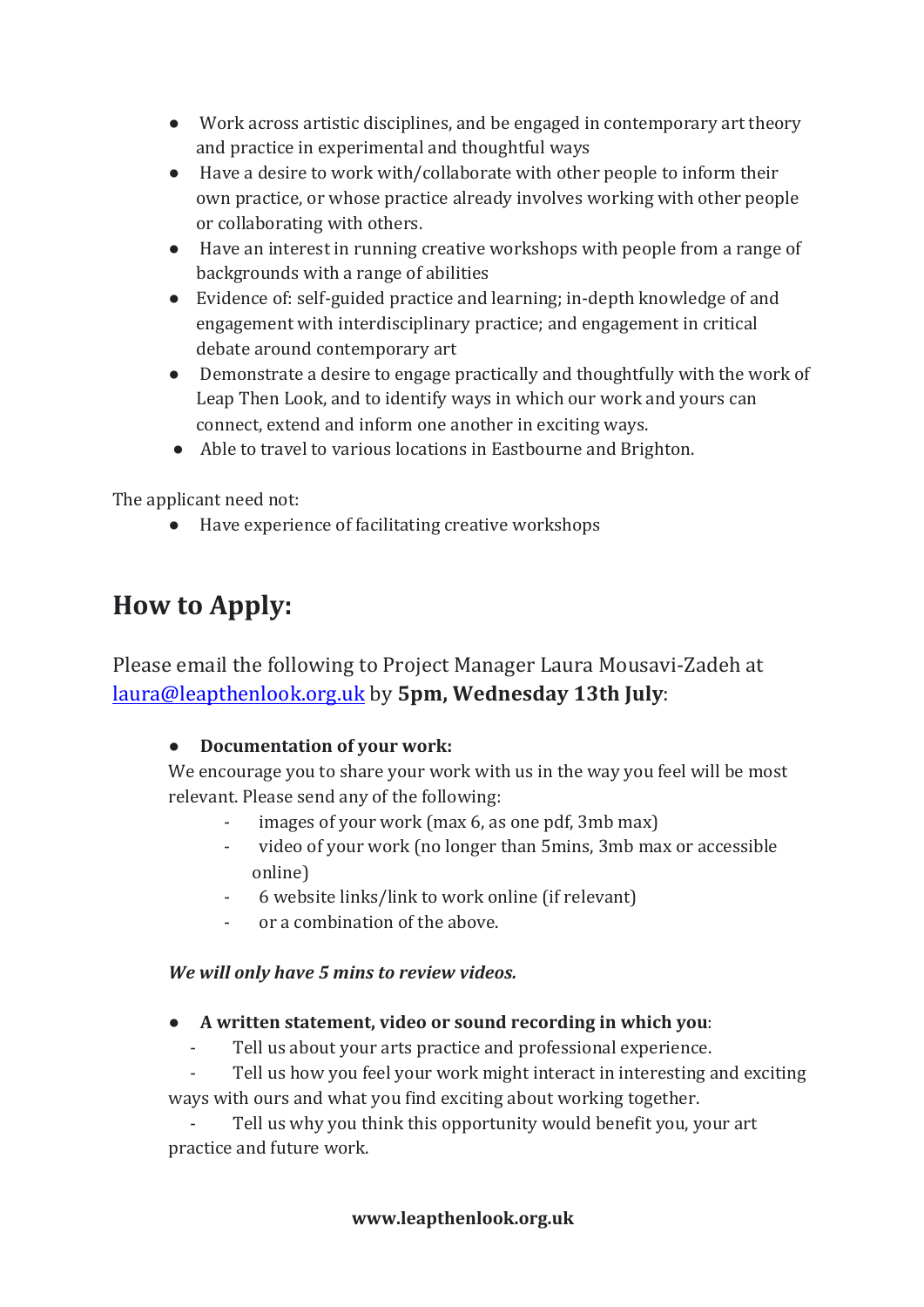If applicable, feel free to articulate how your own lived experience would be relevant in connecting with the communities engaging with this project. **Please note:** anything written in answer to this question will not be brought up or discussed if you are invited for interview, unless you should choose to bring up the subject yourself.

# **500** words/5 minutes max if video/sound recording (3mb max or accessible online).

- **vour CV** (no more than 1 page)
- Confirmation that you will be able to commit to the project contact **days** (7 in total between September 2022 and March 2023)

### **Deadline: 5pm, Wednesday 13th July**

### **Notification & interview:**

We will contact all applicants by **Monday 18th July** to let them know if they have been shortlisted for interview.

We will be conducting interviews over zoom on **Wednesday 20th July** - in certain circumstances we can conduct interviews in-person, please contact us to discuss if you would prefer an in-person interview.

Due to capacity we will not be able to offer individual feedback on applications.

### **Access:**

We want to ensure this opportunity is able to be accessed by people from all backgrounds and those who may normally experience barriers applying for opportunities. Please email project manager laura@leapthenlook.org.uk if you would like support with your application.

### **About Leap Then Look**

Leap Then Look create art works, participatory projects, workshops and events for people of all ages and abilities. Our focus is on working together, inspiring playfulness, inquisitiveness and experimentation. We use exciting and unconventional approaches, including object making, performance, installation, film, and photography, enabling our participants to engage in multiple processes, creating their own work.

We are anti-racist and we will actively work to minimise bias in the application process and will follow the stated application criteria when assessing applications.